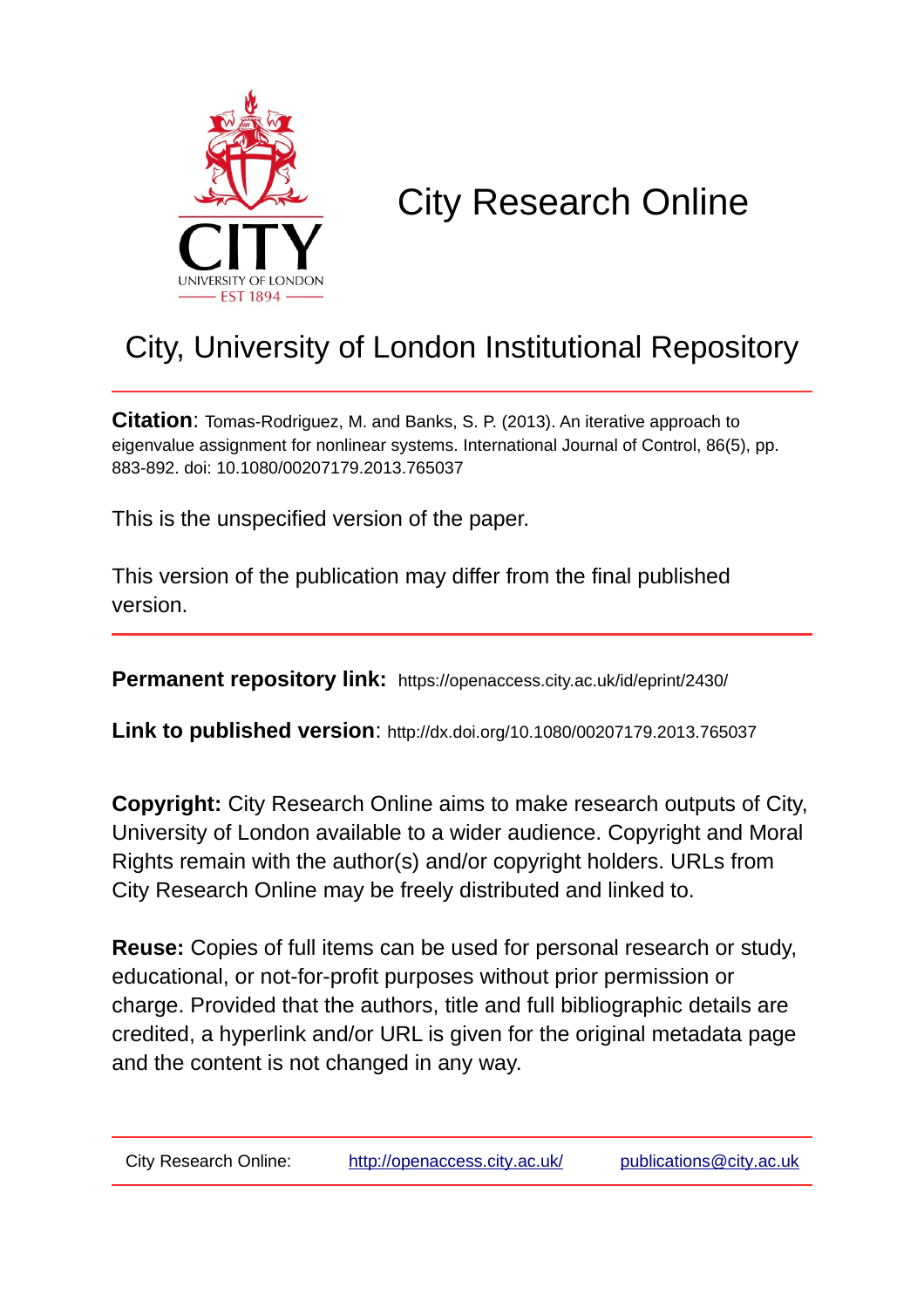M.Tomas-Rodriguez<sup> $a*$ </sup> and S.P.Banks<sup>b</sup>

<sup>a</sup>*The City University, School of Engineering and Mathematical Sciences, London, UK.* <sup>b</sup>*Automatic Control and Systems Engineering Department, The Sheffield University, UK.*

#### **Abstract**

In this paper, the authors present a method for controlling a nonlinear system by using the ideas of eigenvalues assignment. A time-varying approach to nonlinear exponential stability via eigenvalue placement is studied based on an iteration technique that approaches a nonlinear system by a sequence of linear timevarying equations. The convergent behaviour of this method is shown and applied to a practical nonlinear example in order to illustrate these ideas.

### **Index Terms**

Nonlinear systems, Eigenstructure Assignment, Pole placement, Iteration.

#### I. INTRODUCTION

The aim of this paper is to design a feedback controller so that the original nonlinear system is stabilized according to some requirements. The pole placement idea for linear time invariant systems is extended to a general pole placement technique applicable to linear time-varying systems and with the aid of an iteration technique presented in [Tomas-Rodriguez et al.(2003)], ultimately to nonlinear systems in a general form. Several authors approached the pole placement idea for general nonlinear systems in the past; Most of these techniques have in common the idea of linearizing the nonlinear system about a countable set of equilibrium points and finding a single controller that will stabilize each member of the finite countable set (see [Chow(1990)] for example). On the other hand, within the area of nonlinear systems, and having its origins in the geometric control theory, exact feedback linerization with pole placement is achieved by following a two-step design method as in [Isidori(1989)] and [Sontag(1998)]. There have been as well attempts to obtain both feedback linearization and pole placement objectives in just one step as in [Kazantzis et al.(2000)].

Pole placement for linear time invariant systems has been the object of diverse studies: Some of them were based on Ackerman′ s formula [Ackermanet al.(1972)], others approached the problem by using a periodic output feedback ([Greschak et al.(1990)], [Aeyels et al.(1991)]) for second order systems or even arbitrary order as in [Aeyels et al.(1992)].

The original pole placement method for linear time invariant SISO systems was first extended to linear time-varying systems by [Silverman(1966)] using a canonical representation of the original system. Since then, it had been several contributions by different authors to develop pole placement techniques for linear time-varying systems (i.e. [Silverman(1966)], [Tuel(1967)], [Luenberger(1967)], [Kailath(1980)], [Varga(1981)], [Miminis(1982)], [Petkov et al.(1985)], [Kautsky et al.(1985)], [Choi(1995)], [Choi(1996)], [Choi(1998)] or [Bhattacharyya et al.(1982)]). More recently, Valasek *et.al.* initiated

<sup>∗</sup>Corresponding author. Email: Maria.Tomas-Rodriguez.1@city.ac.uk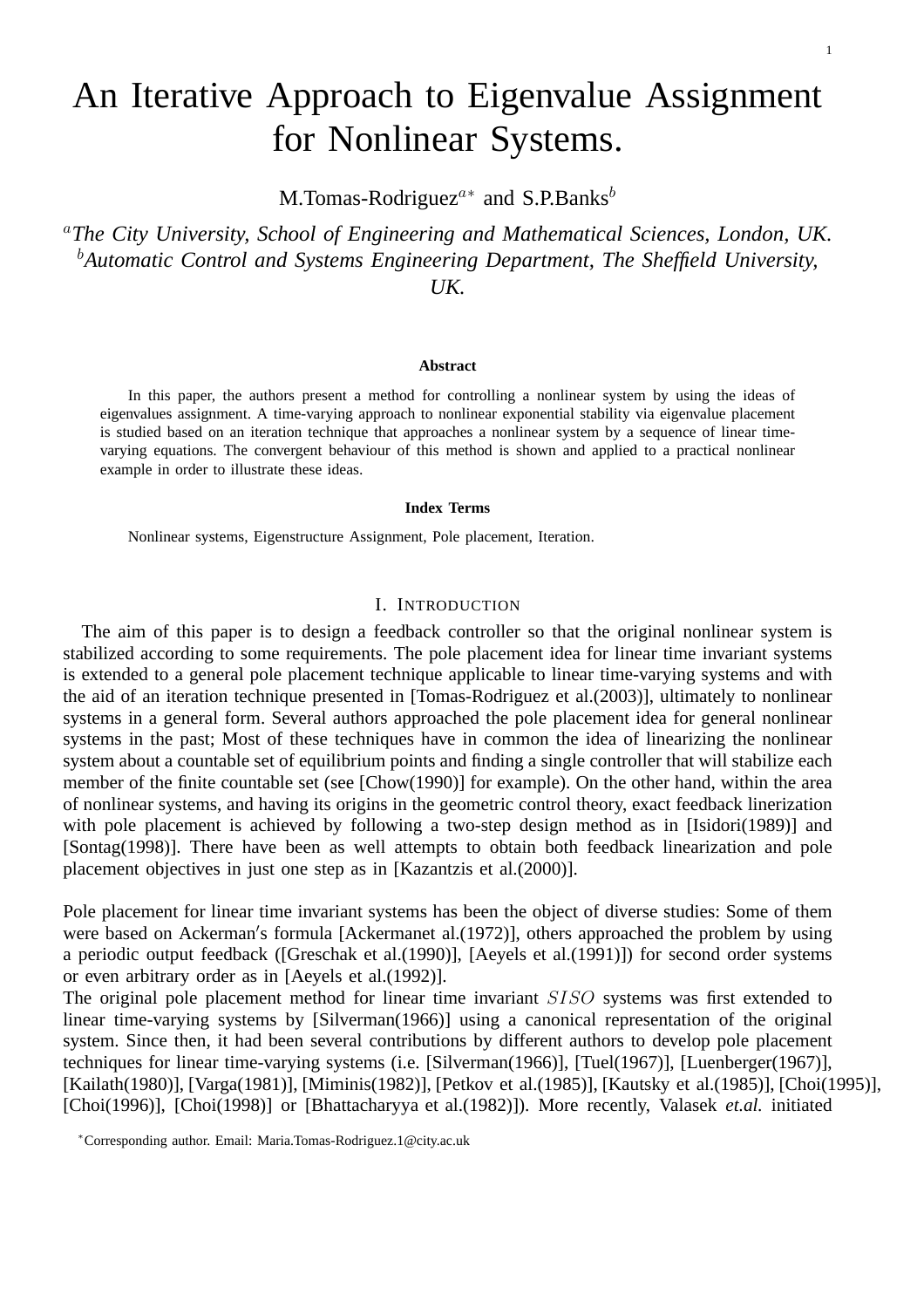a series of publications related to the eigenvalue placement problem based on the extension of Ackerman's formula to linear time-varying SISO and later to linear time invariant and linear timevarying MIMO systems in which the eigenvalue placement was based on the equivalence of the closed-loop original system via a Lyapunov transformation to a linear time invariant system with poles at prescribed locations ([Valasek et al.(1995)], [Valasek et al.(1995b)], [Valasek et al.(1999)]). It should be pointed out that an important limitation of the pole placement algorithm is the lack of guaranteed tracking performance. This topic is treated in more general output feedback approaches. A typical remedy for this involves the incorporation of the *Internal Model Principle* into the control law design ([Francis et al.(1976)] and [Bengtsson(1977)]) or the inclusion of integrators into the loop. This issue will not be addressed in this paper, since pole placement design is the main interest here.

The contents of this article are based on the classical pole placement method for linear time invariant systems and the iteration technique presented in [Tomas-Rodriguez et al.(2003)], [Tomas-Rodriguez et al.(2010)]. The objective is to develop a pole placement method for nonlinear systems of the form:

$$
\dot{x} = f(x) = A(x)x(t) + B(x)u(t), \quad x(0) = x_0.
$$

Replacing the nonlinear system above by a sequence of linear time-varying systems, a sequence of feedback laws of the form  $u^{(i)}(t) = K^{(i)}(t)x^{(i)}(t)$  can be generated: for each of them, the closed-loop poles for the  $i<sup>th</sup>$  linear time-varying system at each time of the time interval are allocated to some desired location  $\sigma = (\lambda_{1d}, \cdots \lambda_{nd})$  where each  $\lambda_i$  can be time-varying or constant. This iteration technique is presented in Section II.

It is well-known that linear time-varying systems can be unstable despite having left half-plane poles; that is, for linear time-varying systems, poles do not have the same stability meaning as in the time invariant case, so the allocation of the pole in the left hand side plane does not guarantee the stability of the closed-loop system. In order to overcome this problem an approach to stability using Duhamel's principle is presented in Section III where conditions based on differentiability of the eigenvector's matrix are derived.

From the convergence properties of the sequence of linear time-varying solutions, [Tomas-Rodriguez et al.(2003)], by choosing the  $K^{(i)}(t)$  feedback gain corresponding to the  $i^{th}$  iteration and applying the limiting value to the closed-loop nonlinear system, the pole placement and stability objectives are achieved for a wide variety of nonlinear cases. This generalization to nonlinear systems is given in Section IV, followed by a numerical example in Section V. Section VI contains the conclusions and further research guidelines.

# II. ITERATION TECHNIQUE FOR NONLINEAR SYSTEMS

This section recalls a recently introduced technique for nonlinear dynamical systems in which the original nonlinear equation is replaced by a sequence of linear time-varying equations converging in the space of continuous functions to the solution of the nonlinear system under a mild Lipschitz condition [Tomas-Rodriguez et al.(2003)]. This method has also been used in optimal control theory [Tomas-Rodriguez et al.(2005)], in the design of nonlinear observers [Navarro-Hernandez et al.(2003)] or control of a super-tanker [Tayfun Cimen et al.(2004)] to cite a few. Any nonlinear system of the form

$$
\dot{x} = f(x) = A(x)x, \quad x(0) = x_0 \in R^n.
$$
 (1)

where  $A(x)$  is locally Lipschitz can be approximated by a sequence of linear time-varying equations:

$$
\begin{aligned}\n\dot{x}^{(1)} &= A[x(0)]x^{(1)}, \quad x^{(1)}(0) = x(0) \\
&\vdots \\
\dot{x}^{(i)} &= A[x^{(i-1)}]x^{(i)}, \quad x^{(i)}(0) = x(0)\n\end{aligned} \tag{2}
$$

for  $i \geq 1$ . The solutions of this sequence of linear time-varying equations converge to the solution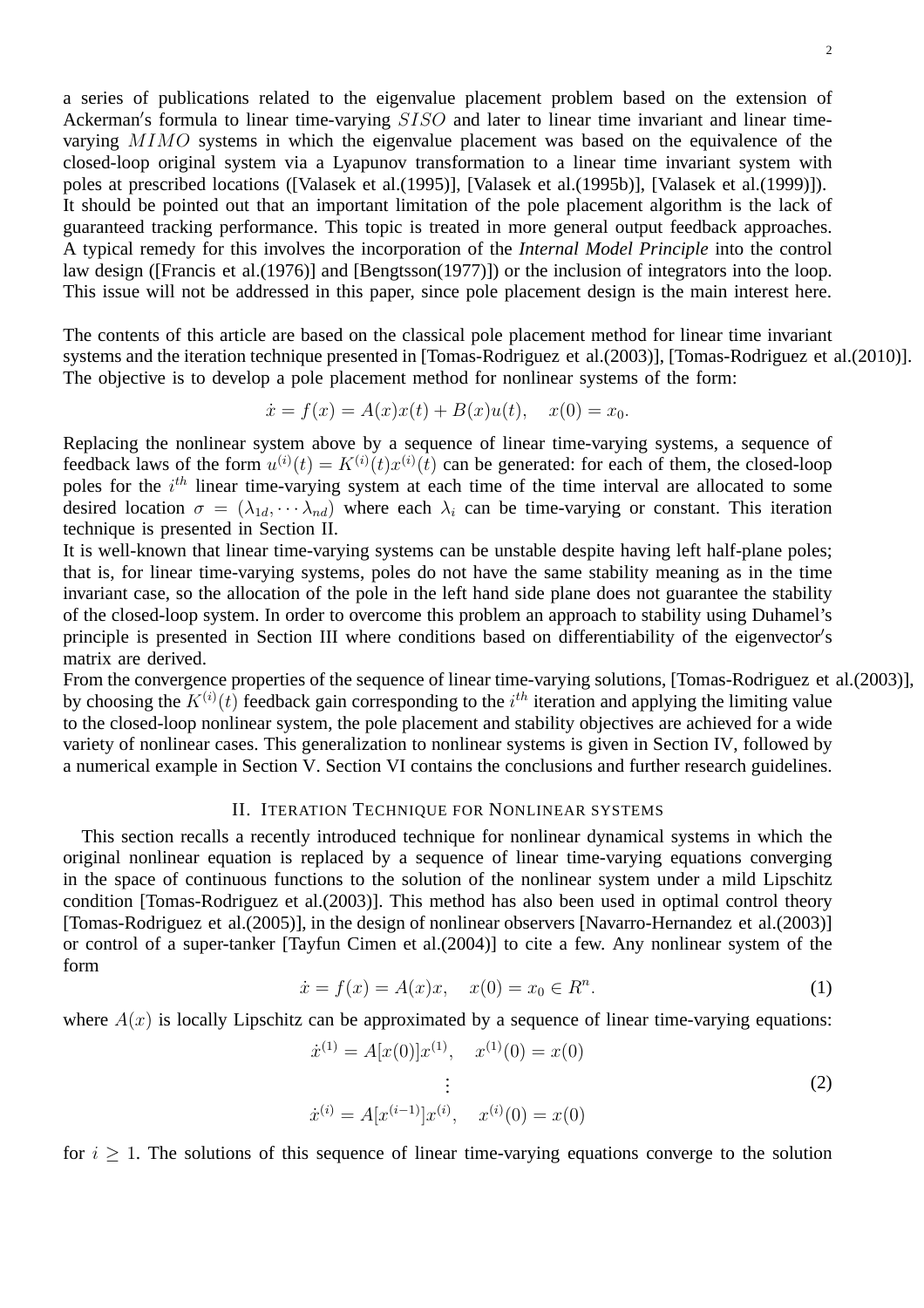of the nonlinear system given in (1). The convergence of these sequence is stated in the following theorem:

Suppose that the nonlinear equation (1) has a unique solution on the interval  $[0, \tau]$  denoted by  $x(t)$ and assume that  $A: \mathbb{R}^n \to \mathbb{R}^n$  is locally Lipschitz. Then the sequence of functions defined in (2) converges uniformly on  $[0, \tau]$  to the solution  $x(t)$ .

The convergence of Theorem II is proved in [Tomas-Rodriguez et al.(2003)] where global convergence is extended to time intervals  $t \in [0,\infty]$ . The application of this technique gives an accurate representation of the nonlinear solution after a few iterations. Nonlinear systems satisfying the local Lipschitz requirement can be now approached by common linear techniques. This is a very mild assumption, and is already assumed for the uniqueness of solution in Theorem II.

#### III. EIGENVALUE ASSIGNMENT FOR LINEAR TIME-VARYING SYSTEMS

#### *A. General approach to pole placement*

In this section the pole-placement method for linear time invariant cases will be extended to linear time-varying systems of the form:

$$
\dot{x}(t) = A(t)x(t) + B(t)u(t), \quad x(0) = x_0 \tag{3}
$$

where  $x(t) \in R^n$  is the vector of the measurable states,  $u(t) \in R^m$  is the control signal and  $A(t)$ ,  $B(t)$  are time-varying matrices of appropriate dimensions.

Given a set of desired stable eigenvalues,  $\sigma = (\lambda_{1d} \cdots \lambda_{nd})$  and a time interval  $[0, t]$ , the aim is to place the closed-loop eigenvalues of (3) at those desired points  $\forall t \in (0, t)$  by using a convenient state feedback control  $u(t) = -K(t)x(t)$  where the feedback gain  $K(t)$  is a time dependent function.

Given that the pair  $[A(t), B(t)]$  is controllable for all  $t \in [0, t]$ , the eigenvalue placement theorem is applied to (3):

$$
det\left|\lambda \cdot I - [A(t) - B(t)K(t)]\right| = (\lambda - \lambda_{1d}) \cdots (\lambda - \lambda_{nd})
$$
\n(4)

and by solving (4), a time-varying feedback gain  $K(t)$  can be determined so that the closed-loop form of the system (3) will now be of the form

$$
\dot{x}(t) = [A(t) - B(t)K(t)]x(t) = \tilde{A}(t)x(t)
$$
\n(5)

with stable eigenvalues on the left-half plane at  $(\lambda_1 \cdots \lambda_n) = (\lambda_{1d} \cdots \lambda_{nd})$ . In order to guarantee stability of the system (3), further issues should be taken into account as for linear time-varying systems, the existence of negative closed-loop poles is not a sufficient condition for stability.

In the following sections, conditions for exponential stability of linear time-varying systems with negative eigenvalues will be derived and these results will be extended for the nonlinear case.

#### *B. Sufficient stability conditions for linear time-varying systems*

Having in mind that the matrix  $\tilde{A}(t)$  already has negative eigenvalues by (4), some other conditions for stability of the closed-loop system (5) should be satisfied, these conditions can be summarized in the following theorem: Given the open loop linear time-varying system  $\dot{x} = A(t)x(t) + B(t)u(t)$ ,  $x_0 = x(0)$ , whose closed-loop matrix  $A(t) = A(t) - B(t)K(t)$  has designed left hand-plane eigenvalues  $\sigma = (\lambda_{1d}, \dots, \lambda_{nd})$  via the feedback signal  $u(t) = -K(t)x(t)$  and assuming the following conditions to be satisfied:

I/  $\lambda_{1d}$  is the eigenvalue of  $\tilde{A}(t)$  with the greatest real part,

- II/ The matrix of eigenvectors  $P(t)$  is differentiable,
- III/  $||P^{-1}(t)\dot{P}(t)|| < \beta$ ,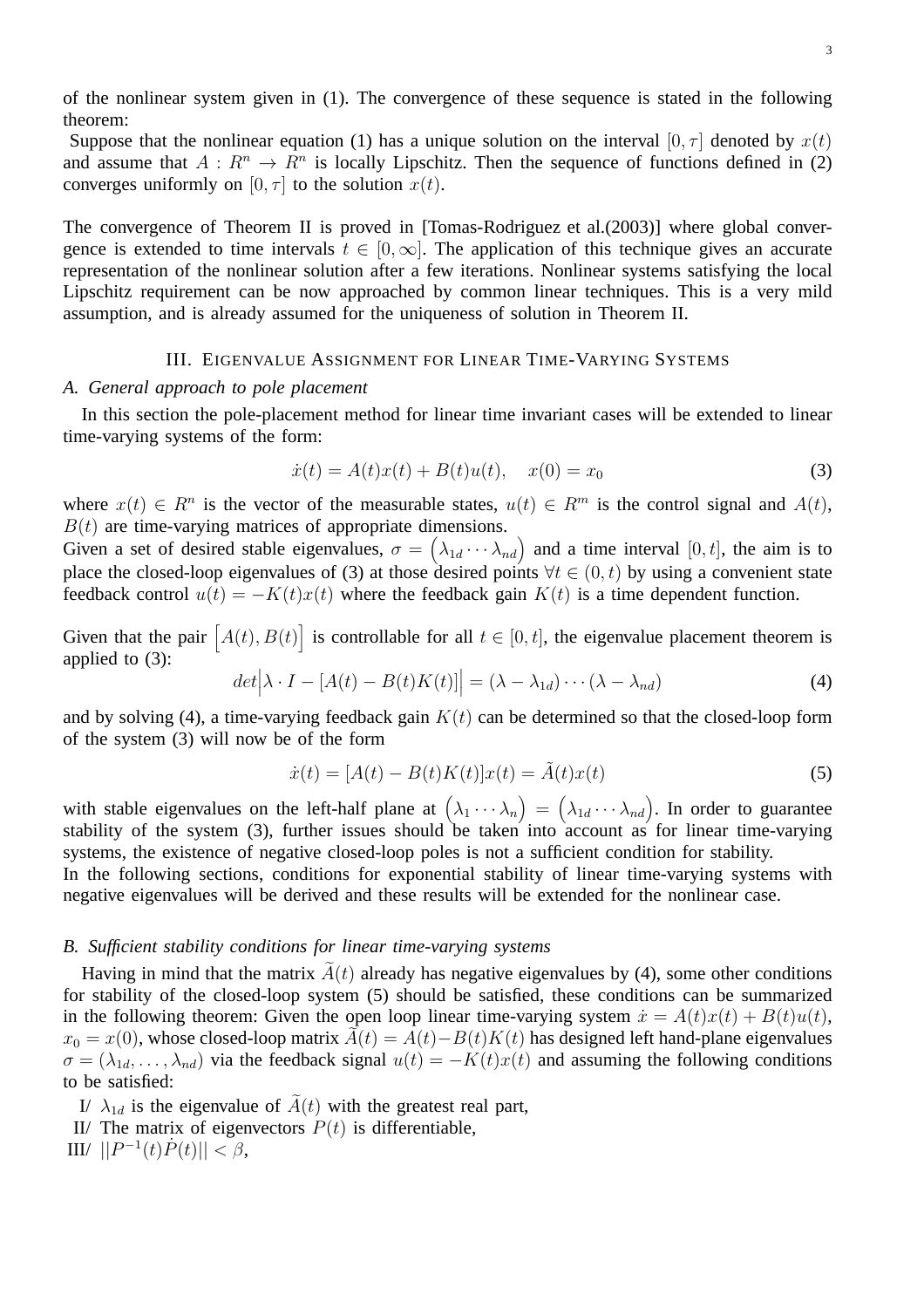then for  $\beta < Re(\lambda_{1d})$  the closed-loop system

$$
\dot{x} = [A(t) - B(t)K(t)]x(t) = A(t)x(t)
$$

is exponentially stable.

*Proof:* The system (5) can be solved over any time interval  $[0, t]$ , by dividing the interval into N subintervals of length h, such that  $h = t/N \rightarrow 0$  when  $N \rightarrow \infty$ , using Duhamel's principle,

$$
x(t) = lim_{h \to 0} \left( e^{\tilde{A}[Nh]h} \cdot e^{\tilde{A}[(N-1)h]h} \dots e^{\tilde{A}[h]h} \cdot I \cdot x_0 \right)
$$
 (6)

Applying the similarity transform  $e^{\tilde{A}(t)} = P(t)e^{\Lambda(t)}P^{-1}(t)$  to (6) yields:

$$
x(t) = \left(P_N e^{\Lambda[Nh]h} P_N^{-1}\right) \cdot \left(P_{N-1} e^{\Lambda[(N-1)h]h} P_{N-1}^{-1}\right) \cdots \left(P_1 e^{\Lambda[h]h} P_1^{-1}\right) \cdot I \cdot x_0 \tag{7}
$$

where  $\Lambda(t) \in C^{n \times n}$  is a diagonal matrix of desired eigenvalues and  $P(t) \in C^{n \times n}$  is the time-varying matrix of the corresponding eigenvectors.

 $P_N$  is  $P(t)$  at time  $t = Nh$ .

 $\Lambda(t)$  is considered to be time-varying to generalize the results of Theorem III-B. In this particular article it is considered to be constant as the desired eigenvalues were taken to be constant.

The second assumption was that  $P(t)$  was differentiable, therefore its Taylor expansion will be of the form:

$$
P(t+h) = P(t) + h\frac{dP(t)}{dt} + \frac{h^2}{2!} \frac{d^2P(t)}{dt} + \cdots
$$
 (8)

Neglecting high order terms and noting that  $\frac{dP(t)}{dt} = \dot{P}(t)$ :

$$
P(t+h) = P(t) + h\dot{P}(t)
$$
\n(9)

By inverting both sides of equation (9), post-multiplying by  $P(t)$  and, using the approximation  $(1+a)^{-1} \approx 1-a+\cdots$ , we obtain:

$$
P(t+h)^{-1}P(t) \approx \left[I - P(t)^{-1}h\dot{P}(t)\right]
$$
\n(10)

and,

$$
P(t+h)^{-1} \cdot P(t) \approx I + \epsilon(h) \tag{11}
$$

where  $\epsilon = o(h)$ , so that  $\epsilon \to 0$  as  $h \to 0$ .

Thus, (7) can be written as:

$$
x(t) = P_N \cdot e^{\Lambda[Nh]h} \cdot (I + \epsilon) \cdot e^{\Lambda[(N-1)h]h} \cdot (I + \epsilon) \cdots e^{\Lambda[h]h} P_1 \cdot I \cdot x_0 \tag{12}
$$

Taking norms of the above expression, a bound on the norm of  $x(t)$  can be estimated by,

$$
||x(t)|| \le ||P_N|| \cdot ||(1+\epsilon)||^N \cdot ||P_1|| \cdot ||e^{(\Lambda t)}|| \cdot ||x_0|| \tag{13}
$$

and taking into account that

$$
||e^{\Lambda t}|| \le e^{Re(-\lambda_{max})t}
$$

where  $\lambda_{max}$  is the eigenvalue of the matrix  $\Lambda$  with largest real part, then for  $\lambda_{max} = \lambda_{1d}$ 

$$
||x(t)|| \le ||P_N|| \cdot ||(I + \epsilon)||^N \cdot ||P_1|| \cdot e^{-\lambda_{1d}t} \cdot ||x_0||. \tag{14}
$$

Now, it was shown in (11) that  $\epsilon(h) = -hP^{-1}(t)\dot{P}(t)$ , so

$$
||I + \epsilon|| = ||I - hP^{-1}\dot{P}(t)|| \le 1 + h||P^{-1}(t)\dot{P}(t)||
$$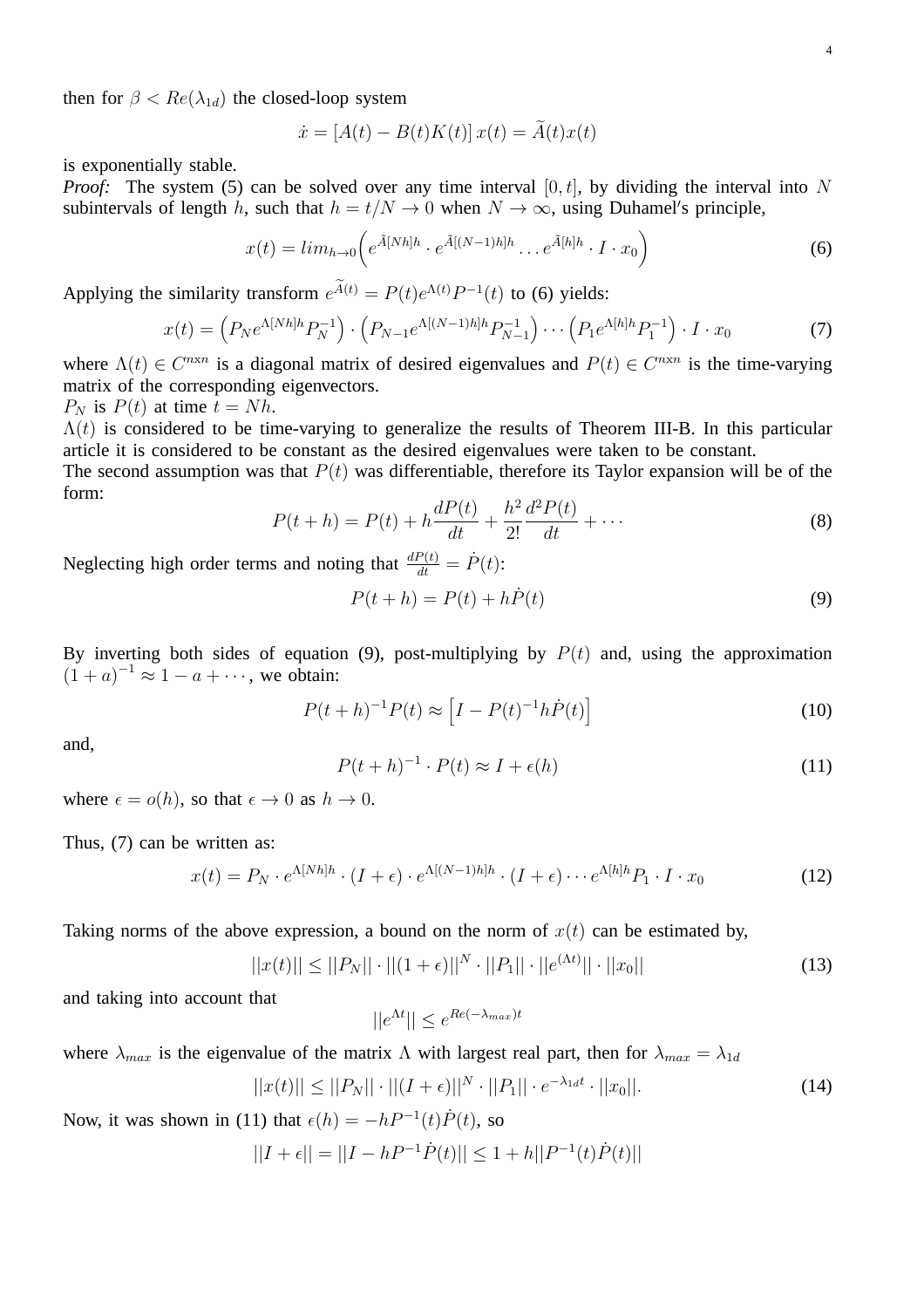By Assumption *III* in Theorem III-B,  $||P^{-1}(t)\dot{P}(t)||$  is bounded by  $\beta$ , and  $||I + \epsilon(h)|| \leq 1 + h\beta$ .

Therefore,

$$
||x(t)|| \le ||P_N|| \cdot (1 + h\beta)^N \cdot ||P_1|| \cdot e^{-\lambda_{1d}t} \cdot ||x_0||
$$

and

$$
(1 + h\beta)^N = \left(1 + \frac{\beta t}{N}\right)^N \to e^{\beta t}
$$

so

$$
||x(t)|| \le ||P_N|| \cdot e^{(\beta - \lambda_{1d})t} \cdot ||P_1|| \cdot ||x_0||.
$$

Analyzing the expression above for exponential stability,  $P_N$ ,  $P_1$ , and  $x_0$  are constant values, so  $e^{t(\beta-\lambda_{1d})}\rightarrow 0$  is required:

$$
e^{(\beta - \lambda_{1d})t} \to 0, \quad (\beta - \lambda_{1d}) < 0 \to \beta < |\lambda_{1d}|. \tag{15}
$$

That is, for exponential stability, the closed-loop eigenvalues  $\lambda_d$  should be chosen so that the greatest of them  $\lambda_{1d}$  satisfies (15) which represents a compromise between the upper bound of the rate of change of  $P(t)$  and  $\lambda_{1d}$ .

#### *C. A Necessary condition for the differentiability of* P(t)

In the previous section it was shown how the exponential stability properties of the closed-loop system relied upon the satisfaction of conditions *I-III* in Theorem III-B. These conditions were sufficient conditions for stability. In this section a necessary condition for stability will be derived. This condition is given in terms of a differential equation which places restrictions on  $\Lambda(t)$ ,  $K(t)$  and  $P(t)$ . The necessary condition for stability is stated as follows: The differentiability of the matrix of eigenvectors  $P(t)$  (and  $A(t)$ ,  $B(t)$ ,  $K(t)$  and  $\Lambda(t)$ ) imply that the following equation is satisfied:

$$
[\dot{A}(t) - \dot{B}(t)K(t) - B(t)\dot{K}(t)] = P(t)[\dot{\Lambda}(t) - \Lambda(t)P^{-1}(t)\dot{P}(t) + P^{-1}(t)\dot{P}(t)\Lambda(t)]P^{-1}(t), \quad (16)
$$

where  $\Lambda(t)$  is the diagonal matrix of eigenvalues of  $A(t)$  and  $K(t)$  is the feedback gain designed for stable closed loop poles. *Proof:* Consider two *nearby* time points t and  $t + h$ , and evaluate the similarity transforms at those points keeping in mind that the matrix  $\Lambda(t)$  is a diagonal matrix containing the eigenvalues of the matrix  $\left[ A(t) - B(t)K(t) \right] = \tilde{A}(t)$ :

$$
P^{-1}(t) [A(t) - B(t)K(t)] P(t) = \Lambda(t)
$$
\n(17)

$$
P^{-1}(t+h) [A(t+h) - B(t+h)K(t+h)] P(t+h) = \Lambda(t+h)
$$
\n(18)

as in (8) and the assumed differentiability of  $A(t)$ ,  $B(t)$  and  $K(t)$ . Then,

$$
A(t + h) = A(t) + h\dot{A}(t) + \cdots
$$
  
\n
$$
B(t + h) = B(t) + h\dot{B}(t) + \cdots
$$
  
\n
$$
K(t + h) = K(t) + h\dot{K}(t) + \cdots
$$

and by the differentiability of  $P(t)$  and (10);

$$
P^{-1}(t+h) = P^{-1}(t) - hP^{-1}(t)\dot{P}(t)P^{-1}(t)
$$

it follows that (18) can be written as

$$
\Lambda(t+h) = \left[P^{-1}(t) - hP^{-1}(t)\dot{P}(t)P^{-1}(t)\right] \cdot \left[A(t) + h\dot{A}(t) - \left(B(t) + h\dot{B}(t)\right)\cdot\left(K(t) + h\dot{K}(t)\right)\right]\cdot\left[P(t) + h\dot{P}(t)\right] = \Lambda(t) + h\dot{\Lambda}(t).
$$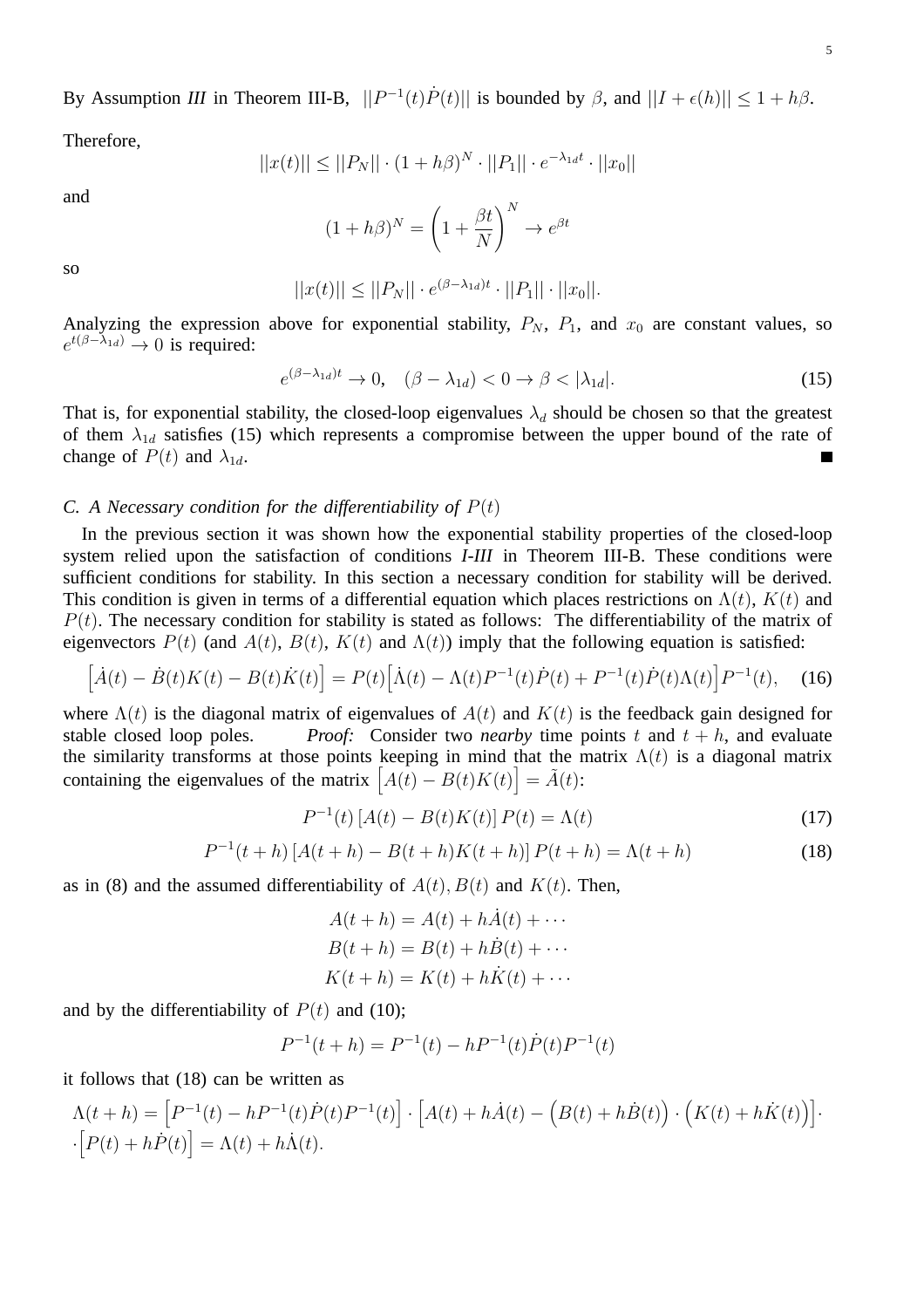Expanding and rejecting high order terms yields:

 $\Lambda(t) + h\dot{\Lambda}(t) = \left[ P^{-1}(t) - hP^{-1}(t)\dot{P}(t)P^{-1}(t) \right] \cdot \left[ A(t) + h\dot{A}(t) - B(t)K(t) - h\dot{B}(t)K(t) - hB\dot{K}(t) \right] \cdot \left[ P(t) + h\dot{P}(t) \right]$ this is,

$$
\Lambda(t) + h\dot{\Lambda}(t) = P^{-1}(t) \Big[ A(t) - B(t)K(t) \Big] P(t) + P^{-1}(t)h \Big[ A(t) - B(t)K(t) \Big] \dot{P}(t) + P^{-1}(t)h \Big[ \dot{A}(t) - \dot{B}(t)K(t) - B(t)\dot{K}(t) \Big] P(t) - hP^{-1}(t)\dot{P}(t)P^{-1}(t) \Big[ A(t) - B(t)K(t) \Big] P(t).
$$
\n(19)

Taking into account that  $P^{-1}(t) [A(t) - B(t)K(t)] P(t) = \Lambda(t)$  and  $P^{-1}(t)h [A(t) - B(t)K(t)] \dot{P}(t) =$  $h\Lambda(t)P^{-1}(t)\dot{P}(t)$ , now equation (19) can be written as:

$$
\Lambda(t) + h\dot{\Lambda}(t) = \Lambda(t) + h\Lambda(t)P^{-1}(t)\dot{P}(t) - hP^{-1}(t)\dot{P}(t)\Lambda(t) + hP^{-1}(t)\left[\dot{A}(t) - \dot{B}(t)K(t) - B(t)\dot{K}(t)\right]P(t).
$$

Dividing by h on both sides a differential equation in  $\Lambda(t)$  is obtained:

$$
\dot{\Lambda}(t) = P^{-1}(t) \Big[ \dot{A}(t) - \dot{B}(t)K(t) - B(t)\dot{K}(t) \Big] P(t) + \Lambda(t)P^{-1}(t)\dot{P}(t) - P^{-1}(t)\dot{P}(t)\Lambda(t) \tag{20}
$$

$$
P^{-1}(t)\Big[\dot{A}(t) - \dot{B}(t)K(t) - B(t)\dot{K}(t)\Big]P(t) = \dot{\Lambda}(t) - \Lambda(t)P^{-1}(t)\dot{P}(t) + P^{-1}(t)\dot{P}(t)\Lambda(t). \tag{21}
$$

Multiplying on the left by  $P^{-1}(t)$  and on the right by  $P(t)$ , then:

$$
[\dot{A}(t) - \dot{B}(t)K(t) - B(t)\dot{K}(t)] = P(t)[\dot{\Lambda}(t) - \Lambda(t)P^{-1}(t)\dot{P}(t) + P^{-1}(t)\dot{P}(t)\Lambda(t)]P^{-1}(t).
$$
 (22)

To summarize: If  $P(t)$ ,  $A(t)$ ,  $B(t)$ ,  $K(t)$  and  $\Lambda(t)$  are differentiable (which we require in order to prove Theorem III-B, then (22) must be satisfied. If it is not, then Theorem III-B does not strictly apply. However, as shown in the following example,  $P(t)$  may not be differentiable at a discrete set of points of the time interval  $t \in [0, t]$  and the result will still hold.

## *D. Example*

Given the following linear time-varying open loop system:

$$
\dot{x}(t) = \begin{pmatrix} e^{\cos(t)} & \log\left[\frac{1}{1+t^2}\right] \\ t^2 & t \end{pmatrix} x(t) + \begin{pmatrix} 1 \\ 1 \end{pmatrix} u(t),
$$

with initial conditions  $x(0) = [0.5, 0.5]^T$ . The aim is to set the closed-loop poles at  $\sigma = (-8, -6)$ . When the pole placement method is applied, it can be seen in Figure 1.a that despite the poles being successfully allocated at the designed location, the shape of the response shows a jump along the time interval and so does the designed control  $u(t) = -K(t)x(t)$ , (Figure 1.b). Plotting the profile of  $\epsilon(h)$ , it can be seen it reflects the two discontinuities at times  $t = 1.1$  secs and  $t = 2.68$  secs, where the condition for differentiability of  $P(t)$  fails (Figure 2.a). In Figure 2.b an estimate of the differentiability of  $P(t)$  is shown, it is represented by the quantity  $\frac{P(t+h)-P(t)}{h}$  calculated at each step h of the time interval. As expected it shows two discontinuities along the interval  $[0, t_f]$ , the first one happening at  $t = 1.1$  sec and the second one at  $t = 2.68$  sec. On the other hand, if now the location of the poles is shifted to be i.e.  $\sigma = (-12, -10)$ , Figures 3.a and 3.b show the components of the response and the control law for this choice of left hand side poles.

This time it can be seen how the discontinuities in the stable responses and the control after the pole placement are smoother than in the previous case. The plot of epsilon  $\epsilon(h)$  in Figure 4 clearly shows two discontinuities too, verifying the existence of the relation between  $P(t)$ ,  $\Lambda(t)$ ,  $A(t)$ ,  $B(t)$  and  $K(t)$  as indicated in (22). As the desired poles have changed, so did  $\Lambda(t)$  and consequently  $K(t)$  and  $P(t)$  and its differentiability.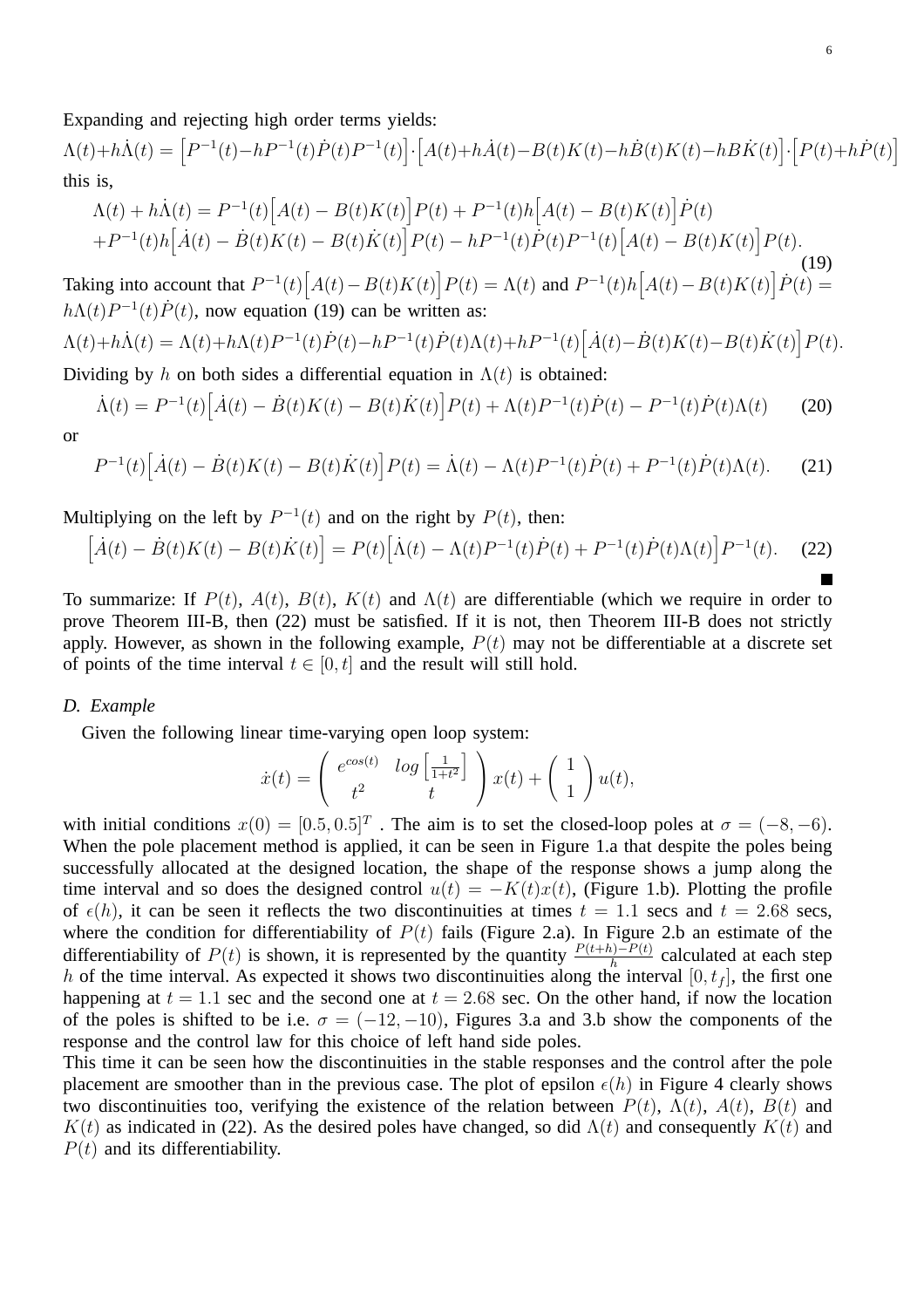

Fig. 1: (a) Components of the response  $x_1(t)$ ,  $x_2(t)$ . The shape of the response shows a jump at  $t = 1.1$ seconds. (b) Control signal  $u(t) = -Kx(t)$  for the desired set of chosen poles  $\sigma = (-8, -6)$ . The shape of  $u(t)$  shows a jump at  $t = 1.1$  seconds

#### IV. GENERALIZATION TO NONLINEAR SYSTEMS

In this section an approach to the problem of pole placement when the system under consideration is nonlinear is presented. A nonlinear system of the form:

$$
\dot{x} = A(x)x(t) + B(x)u(t), \quad x(0) = x_0 \tag{23}
$$

where  $A(x) \in R^{n \times n}, B(x) \in R^{m \times n}, u(t)$  is the control signal and  $x(0) = x_0$  is the vector containing the given initial conditions. (23) can be written as a sequence of linear time-varying systems:

$$
\dot{x}^{(1)} = A(x_0)x^{(1)}(t) + B(x_0)u^{(1)}(t), \quad x^{(1)}(0) = x_0
$$
\n
$$
\vdots
$$
\n
$$
\dot{x}^{(i)} = A(x^{(i-1)}(t))x^{(i)}(t) + B(x^{(i-1)}(t))u^{(i)}(t), \quad x^{(i)}(0) = x_0
$$
\n(24)

Applying the methodology presented in Section III, for some given choice of closed-loop poles, i.e.  $\sigma = (\lambda_{1d}, \cdots \lambda_{nd})$ , a sequence of feedback control laws of the form  $u^{(i)}(t) = -K^{(i)}(t)x^{(i)}(t)$  is obtained at each iteration i, each  $K^{(i)}$  is the feedback gain obtained to ensure stability on each of the iterates closed-loop forms:

$$
\dot{x}^{(1)} = [A(x_0(t)) - B(x_0(t))K^{(1)}(t)]x^{(1)}(t), \quad x^{(1)}(0) = x_0
$$
  
\n
$$
\vdots
$$
  
\n
$$
\dot{x}^{(i)} = [A(x^{(i-1)}(t)) - B(x^{(i-1)}(t))K^{(i)}(t)]x^{(i)}(t), \quad x^{(i)}(0) = x_0
$$
\n(25)

Now, the eigenvalue placement theorem can be applied to each of these systems (25) being the set of desired poles  $\sigma = (\lambda_{1d}, \cdots \lambda_{nd})$  chosen to be the same for each iteration:

$$
det[\lambda \cdot I - A(x_0) + B(x_0)K^{(1)}(t)] = (\lambda - \lambda_{1d}) \cdots (\lambda - \lambda_{nd})
$$
  
:\t(26)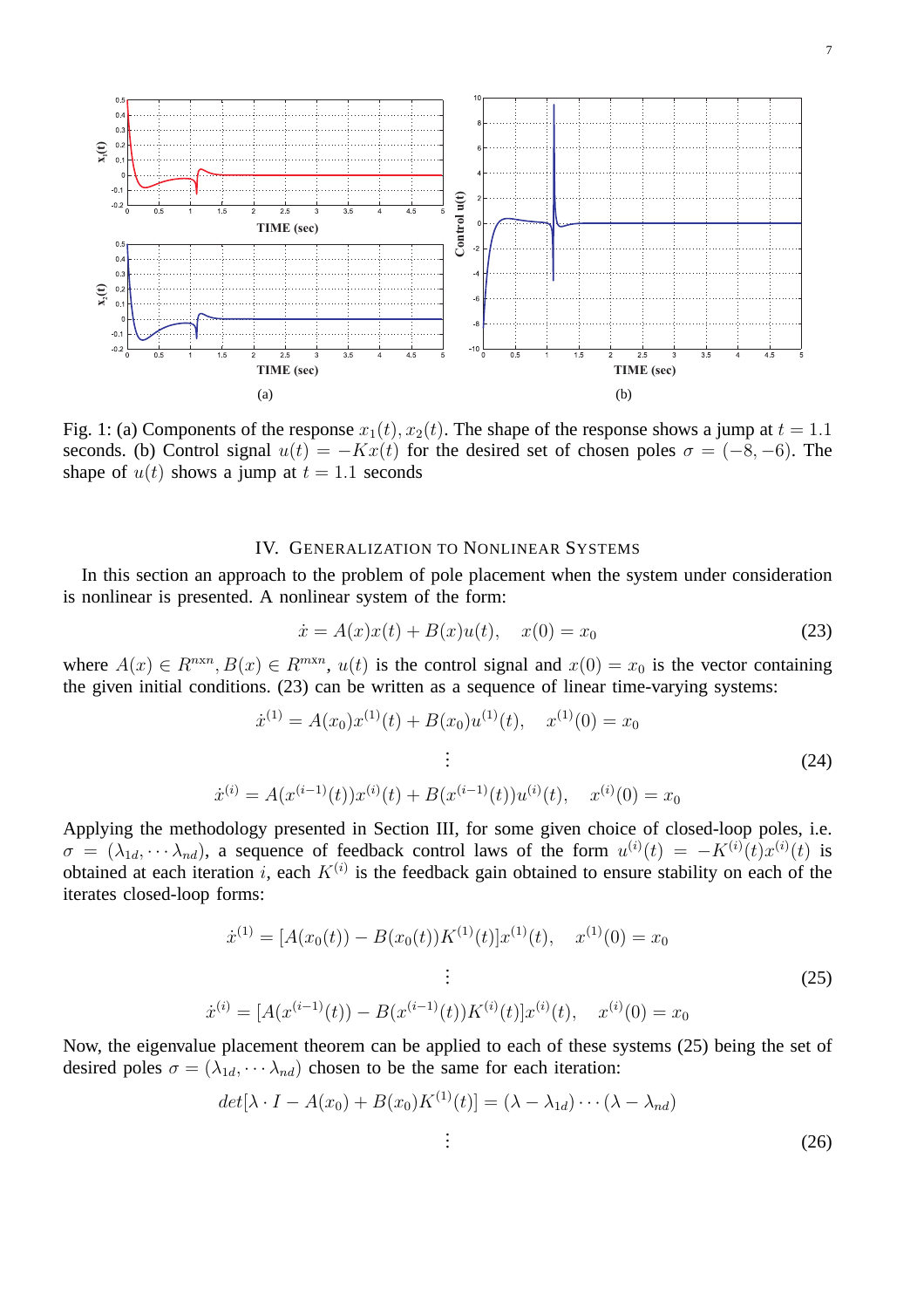

Fig. 2: (a)  $\epsilon(h)$  shows discontinuities at times  $t = 1.1$  seconds and  $t = 2.68$  seconds where the condition for differentiability of  $P(t)$  fails. (b) Differentiability of  $P(t)$  is lost at the same times where  $\epsilon(h)$  is discontinuous.

$$
det[\lambda \cdot I - A(x^{(i-1)}(t)) + B(x^{(i-1)}(t))K^{(i)}(t)] = (\lambda - \lambda_{1d}) \cdots (\lambda - \lambda_{nd})
$$

Therefore, each of these linear time-varying closed loop systems (25) will be exponentially stable provided the conditions from Section III-C are satisfied.

After a finite number of iterations, the solution  $x^{(i)}(t)$  converges to the nonlinear solution  $x(t)$ . Then, the last iterated feedback gain  $K^{(i)}(t)$  that stabilises the " $i^{th}$ " system, can be applied to the original nonlinear system in order to satisfy the stability requirements for this nonlinear closed-loop:

$$
\dot{x} = [A(x(t)) - B(x(t))K^{(i)}(t)]x(t), \quad x(0) = x_0
$$

provided that the desired eigenvalues  $\sigma = (\lambda_1, \dots, \lambda_n)$  are chosen to be far on the left-half plane as stated in Section III-C.

The exponential stability of the nonlinear system achieved as indicated here can be summarized as follows: Given a nonlinear system of the form (23) where the matrices  $A(x)$  and  $B(x)$  are Lipschitz and the pair  $(A, B)$  is controllable  $\forall x(t), \forall t \in [0, T]$ , there exists a feedback control  $u(t)$  given by:

$$
lim_{i \to \infty} u^{(i)}(t) = lim_{i \to \infty} K^{(i)}(t)x(t) \to u(t)
$$

where  $K^{(i)}(t)$  is Lipschitz, such that the solution  $x(t)$  of the nonlinear system is exponentially stable in  $[0, T]$ . *Proof:* We need to assume that  $K^{(i)}(t)$  satisfies the Lipschitz condition at each iteration, (differentiability is a necessary condition for exponential stability of the linear time-varying systems on the sequence) and also that  $A(x)$  and  $B(x)$  are Lipschitz, then, the iteration technique can be applied. By applying the pole placement algorithm, an algebraic equation is set and solved at each iteration in order to obtain the elements of the corresponding feedback gain matrix  $K^{(i)}(t)$ ;

$$
\lambda^n + \Gamma_{n-1}^{(i)} \lambda^{n-1} + \Gamma_{n-2}^{(i)} \lambda^{n-2} + \dots + \Gamma_1^{(i)} \lambda^1 + \lambda_0 = (\lambda - \lambda_1)(\lambda - \lambda_2) \cdots (\lambda - \lambda_n)
$$
 (27)

The coefficients  $\Gamma_i^{(i)}$  $j^{(i)}$  are a linear combination of the linear elements of  $K^{(i)}(t) = \left[k_1^{(i)}\right]$  $t_1^{(i)}(t), \ldots, k_n^{(i)}(t)$ .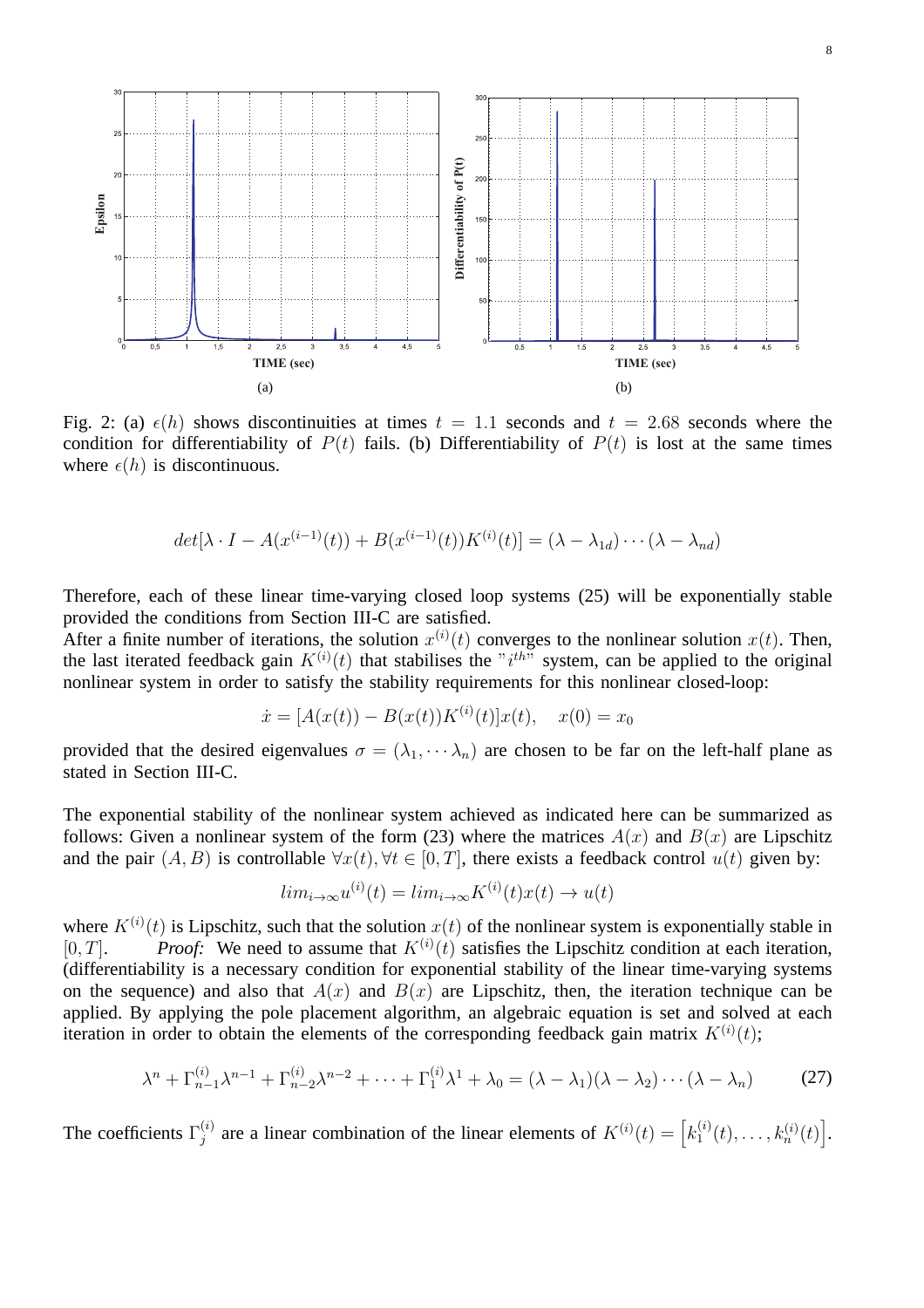

Fig. 3: (a) Components of the response  $x_1(t)$ ,  $x_2(t)$ . The shape of the response shows a smoother jump than in the previous case. (b) Control  $u(t) = -Kx(t)$  when the poles of the close loop are shifted to  $\sigma = (-12, -10).$ 



Fig. 4:  $\epsilon(h)$  shows two discontinuities. This verifies the existence of the relation between  $P(t)$ ,  $\Lambda(t)$ ,  $A(t)$ ,  $B(t)$  and  $K(t)$  as indicated in (22)

In order to solve this, identification of parameters needs to be performed at this stage, simply by equating the coefficients on both sides of equation (27):

$$
\Gamma_{n-1}^{(i)} = \alpha_{n-1}^{(i)} + \beta_{n-1}^{(i)} \cdot k_{n-1}^{(i)}(t) = \phi_{n-1}(\lambda_1, \dots, \lambda_n)
$$
  
\n
$$
\Gamma_{n-2}^{(i)} = \alpha_{n-2}^{(i)} + \beta_{n-2}^{(i)} \cdot k_{n-2}^{(i)}(t) = \phi_{n-2}(\lambda_1, \dots, \lambda_n)
$$
  
\n
$$
\vdots
$$
  
\n
$$
\Gamma_1^{(i)} = \alpha_1^{(i)} + \beta_1^{(i)} \cdot k_1^{(i)}(t) = \phi_1(\lambda_1, \dots, \lambda_n)
$$
\n(28)

Therefore, the elements of  $K^{(i)}(t)$  of the feedback gain can be obtained by solving each of the equations in (28):

$$
k_{n-1}^{(i)}(t) = \frac{\phi_{n-1}^{(i)}(\lambda_1, \dots, \lambda_n) - \alpha_{n-1}^{(i)}}{\beta_{n-1}^{(i)}} \quad , \dots \dots \quad , \quad k_1^{(i)}(t) = \frac{\phi_1^{(i)}(\lambda_1, \dots, \lambda_n) - \alpha_1^{(i)}}{\beta_1^{(i)}} \tag{29}
$$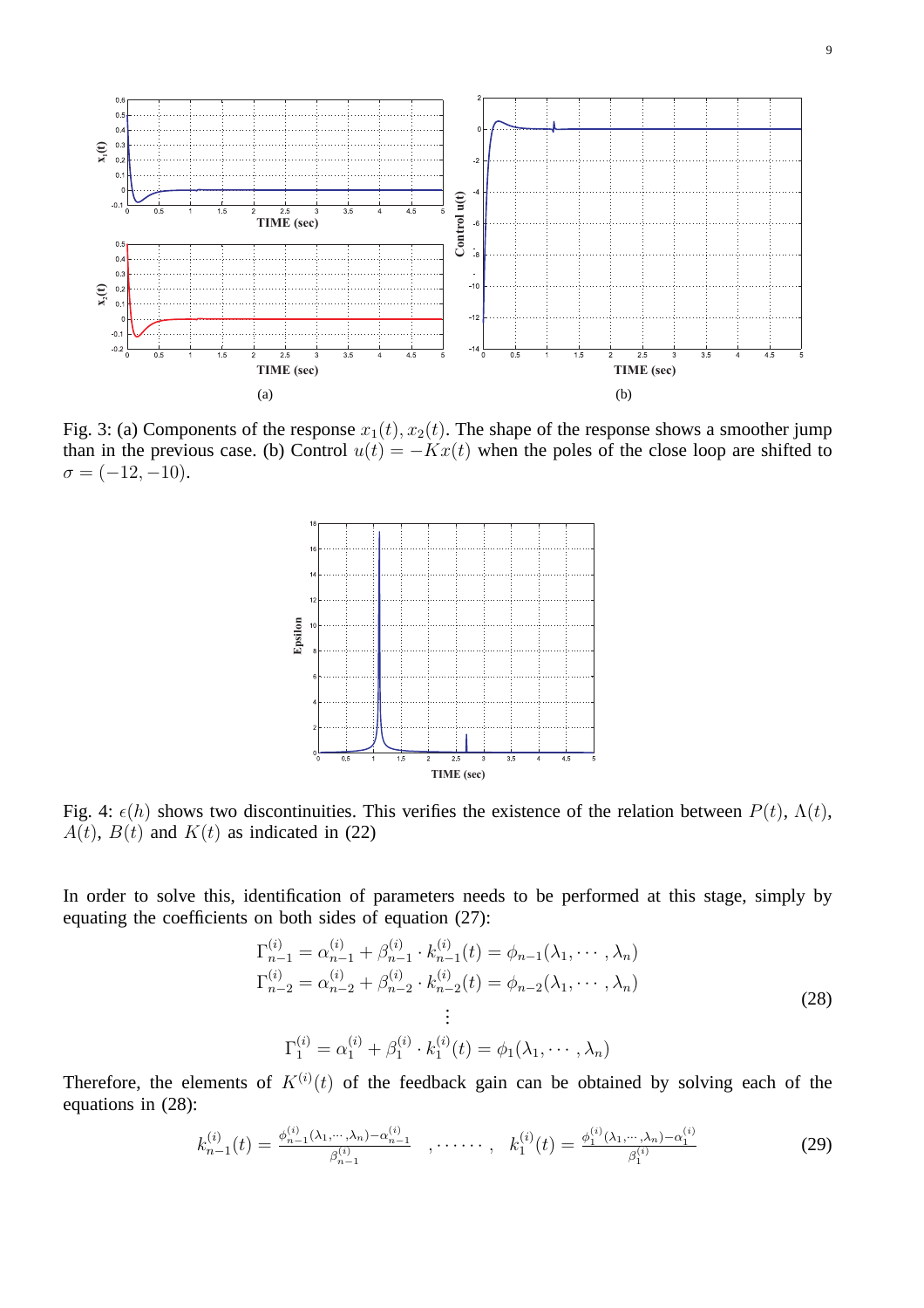The functions  $\alpha^{(i)}$  and  $\beta^{(i)}$  at each iteration depend on those elements of  $A(x^{(i-1)}(t))$  and  $B(x^{(i-1)}(t))$ which are nonzero due to the pole placement, so that  $K^{(i)}(t)$  is a Lipschitz function. Therefore, provided that  $K^{(i)}(t)$ ,  $A(x)$  and  $B(x)$  are Lipschitz functions, then by Theorem II, the sequence of exponentially stable solutions of (25) converges to the exponentially stable solution of the original nonlinear problem.

#### V. APPLICATION TO F-8 CRUSSADER AIRCRAFT

In this section this pole placement technique will be applied to the nonlinear equations of the F-8 aircraft in a level trim, unaccelerated flight at Mach=0.85 and altitude of 30.000 ft (9000m). The nonlinear equations are taken from ([William et al.(1977)]) and represent the dynamics of such an aircraft:

$$
\dot{x}_1 = -0.877x_1 + 0.47x_1^2 + 3.846x_1^3 - 0.019x_2^2 - x_3x_1^2 - 0.088x_3x_1 - 0.215u_1(t)
$$
  
\n
$$
\dot{x}_2 = x_3
$$
  
\n
$$
\dot{x}_3 = -4.208x_1 - 0.47x_1^2 - 3.564x_1^3 - 0.396x_3 - 20.967u_3(t)
$$
\n(30)

where  $x_1(t)$  is the angle of attack (rad),  $x_2(t)$  the pitch angle (rad),  $x_3(t)$  the pitch rate (rad s<sup>-1</sup>) and  $u(t) = [u_1(t), u_2(t), u_3(t)]$  is the control input vector.

The control objective in here is to place the desired poles of this nonlinear system on the left hand side of the complex plane by applying simultaneously the iteration technique and the placement algorithm introduced in Section 3 for linear time-varying plants.

The set of desired poles is  $\sigma = (-10, -1.7108, -0.5129)$ . This choice of poles corresponds to the closed-loop poles of the linearized and stabilized system when the control  $\mu = -0.053x_1 + 0.5x_2 +$  $0.521x_3$  is applied (see [William et al.(1977)] for details).

The first step was to write in Matlab equation (30) in the form  $\dot{x}(t) = A(x)x(t) + B(x)u(t)$ , this is:

$$
\begin{pmatrix} \dot{x}_1 \\ \dot{x}_2 \\ \dot{x}_3 \end{pmatrix} = \begin{pmatrix} -0.877 + 0.47x_1 + 3.846x_1^2 & -0.019x_2 & -x_1^2 - 0.088x_1 \\ 0 & 0 & 1 \\ -4.208 - 0.47x_1 - 3.564x_1^2 & 0 & -0.396 \end{pmatrix} \begin{pmatrix} x_1 \\ x_2 \\ x_3 \end{pmatrix} + \begin{pmatrix} -0.215 \\ 0 \\ -20.967 \end{pmatrix} u(t) \tag{31}
$$

and generate a sequence of 30 linear time-varying systems:

$$
\dot{x}^{(1)}(t) = \begin{pmatrix} \alpha_{11}^{(1)} & \alpha_{12}^{(1)} & \alpha_{13}^{(1)} \\ 0 & 0 & 1 \\ \alpha_{31}^{(1)} & 0 & -0.396 \end{pmatrix} x^{(1)}(t) + B \cdot u^{(1)}(t)
$$

$$
\vdots
$$

$$
\dot{x}^{(i)}(t) = \begin{pmatrix} \alpha_{11}^{(i)} & \alpha_{12}^{(i)} & \alpha_{13}^{(i)} \\ 0 & 0 & 1 \\ \alpha_{31}^{(i)} & 0 & -0.396 \end{pmatrix} x^{(i)}(t) + B \cdot u^{(i)}(t)
$$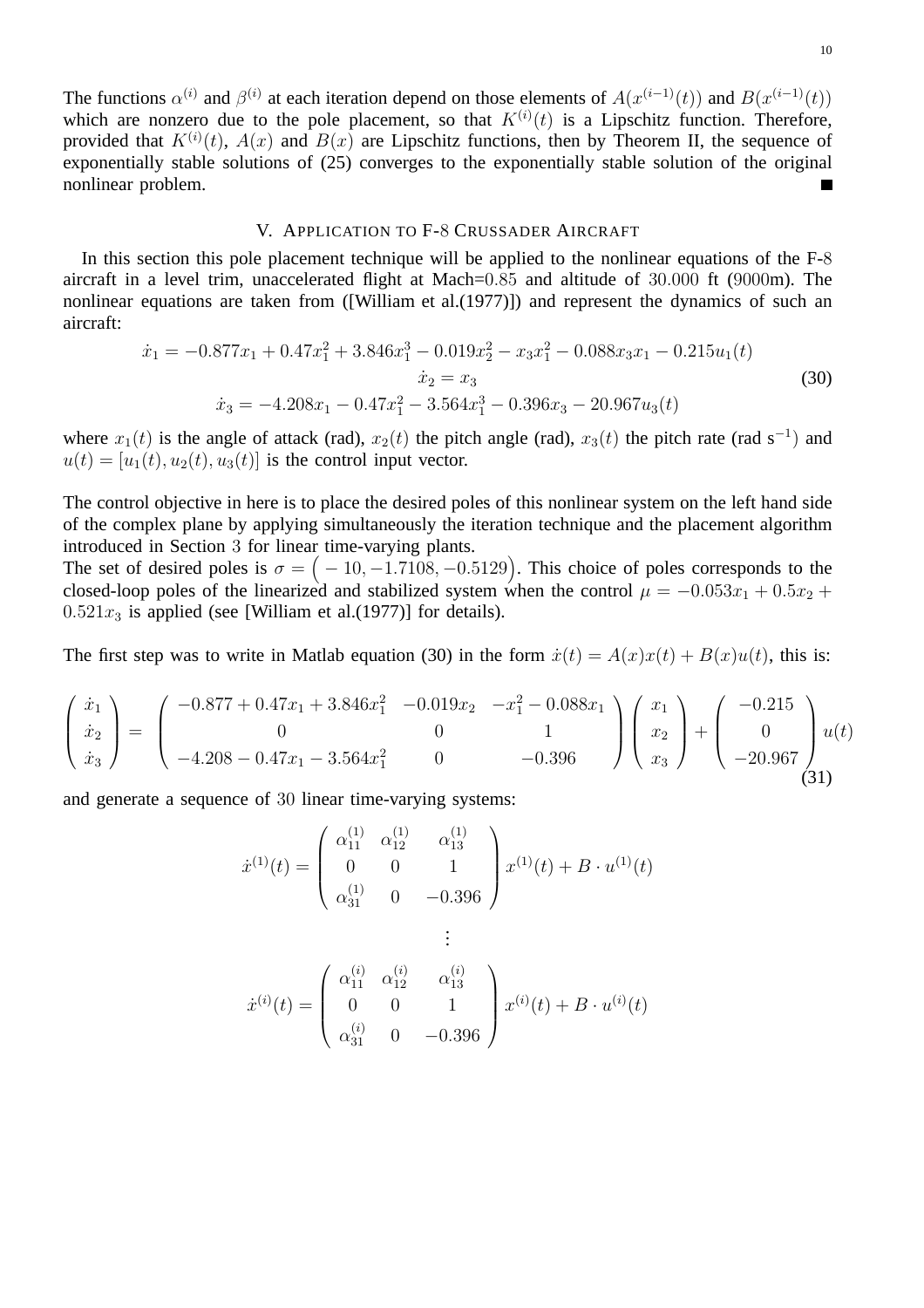

Fig. 5: (a) Closed Loop response. States  $x_1(t)$ ,  $x_2(t)$  and  $x_3(t)$ . (b) Control law  $u(t)$ .

with

$$
\alpha_{11}^{(1)} = -0.877 + 0.47x_1(0) + 3.846x_1^2(0), \qquad \alpha_{12}^{(1)} = -0.019x_2,
$$
  
\n
$$
\alpha_{13}^{(1)} = -x_1^2(0) - 0.088x_1(0), \qquad \alpha_{31}^{(1)} = -4.208 - 0.47x_1(0) - 3.564x_1^2(0),
$$
  
\n
$$
\alpha_{11}^{(i)} = -0.877 + 0.47x_1^{(i-1)} + 3.846(x_1^{(i-1)})^2, \quad \alpha_{12}^{(i)} = -0.019x_2^{(i-1)},
$$
  
\n
$$
\alpha_{13}^{(i)} = -\left(x_1^{(i-1)}\right)^2 - 0.088x_1^{(i-1)}, \qquad \alpha_{31}^{(i)} = -4.208 - 0.47x_1^{(i-1)} - 3.564(x_1^{(i-1)})^2,
$$
  
\n
$$
B = [-0.215, 0, -20.967]^T
$$

where the initial conditions are  $x(0) = [x_1(0), x_2(0), x_3(0)] = [0.5253, 0, 0]^T$ . At each iteration "*i*" a feedback law  $u^{(i)}(t) = -K^{(i)}(t)x^{(i)}(t)$  is designed following the specifications: this is, the closed-loop poles at each iteration should be allocated at  $\lambda_d = \left( -10, -1.7108, -0.5129 \right)$ ,

$$
\dot{x}^{(i)}(t) = A(x^{(i-1)}(t))x^{(i)}(t) - B(x^{(i-1)}(t))K^{(i)}(t)x^{(i)}(t) = \tilde{A}(x^{(i-1)}(t))x^{(i)}(t)
$$

where  $\tilde{A}(x^{(i-1)}(t))$  is the closed-loop matrix for the  $i^{th}$  iteration. Using Ackerman's formula:

$$
det\left[\lambda \cdot I - \tilde{A}(x^{(i-1)}(t))\right] = \left(\lambda - \lambda_1\right)\left(\lambda - \lambda_2\right)\left(\lambda - \lambda_3\right),\tag{32}
$$

in this way, a feedback matrix  $K^{(i-1)}(t)$  at each iteration is obtained. The simulations for each iteration were carried out  $t_f = 15$  sec with a time step of  $h = 0.01$ . After 30 iterations, the sequence of linear time-varying systems converges to the nonlinear system; taking the  $30<sup>th</sup>$  feedback control and applying this to the nonlinear system,

$$
\dot{x}(t) = A(x)x(t) - B(x)K^{(30)}(t)x(t)
$$

it can be seen how the states of the nonlinear system converge to zero, Figure 5.a. The control law applied to the nonlinear system is shown in Figure 5.b, it presents an isolated discontinuity in the differentiability of the matrix of eigenvalues  $P(t)$ ; this does not affect the states as shown in Figure 5.a.

It is shown how the pitch angle variable,  $x_2(t)$  and the pitch rate  $x_3(t)$  go beyond  $\pi$  radians, which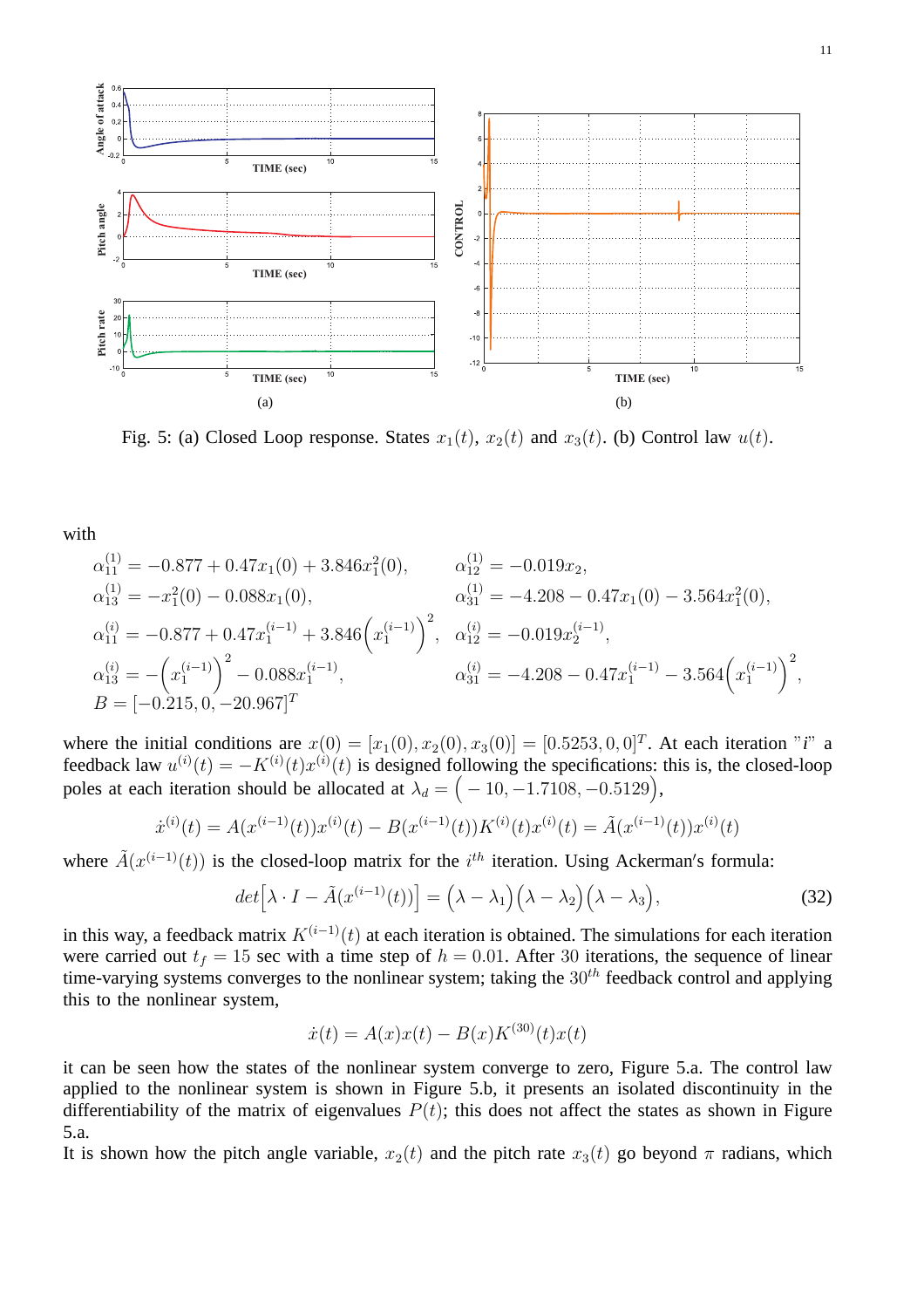is a non realistic scenario. In spite of this, both states reach exponential stability within the working time interval, this is the main purpose of this numerical example, to demonstrate convergence of the presented method and exponential stability achievement. The scenario in spite of being represented by a highly nonlinear equation is not intended to be a realistic one, in fact, the full set of equations of motion of a fighter aircraft is not 3-dimensional like in this case. Issues such as robustness, adequacy of the methodology, minimization of overshoot maximum value...etc, have not being dealt with as they are not under study in this work. All these issues are currently investigated by the authors and the findings will be presented in a future contribution.

#### VI. CONCLUSIONS

In this article a pole-placement algorithm for nonlinear systems has been presented. The method is based on the application of an iteration technique that replaces the nonlinear system by a sequence of linear time-varying systems.

Once this sequence of linear time-varying systems has been obtained, a standard pole-placement procedure is applied for each of the linear time-varying systems by dividing the interval in  $N$  steps of length h and applying Duhamel's principle. It has been shown how this method alone does not guarantee stability for linear time-varying systems and therefore additional requirements for stability were developed in Section 3:

If the matrices  $A(t)$ ,  $B(t)$ ,  $P(t)$  and  $K(t)$  are differentiable, then, writing equation (22) in the form:

$$
\dot{\Lambda} = P^{-1}(t) \left( \dot{A}(t) - \dot{B}(t)K(t) - B(t)\dot{K}(t) \right) P(t) + \Lambda(t)P^{-1}(t)\dot{P}(t) - P^{-1}(t)\dot{P}(t)\Lambda(t) \tag{33}
$$

gives a coupled equation relating  $P(t)$ ,  $K(t)$  and  $\Lambda(t)$  which states that these are not independent. Hence, in general, it may not be possible (in some cases) to choose  $\Lambda$  constant. Thus, equation (33) is an important condition for the exponential stability of the already pole placed linear time-varying system.

The restriction it places on  $P(t)$ ,  $K(t)$  and  $\Lambda(t)$  at the moment are the object of further research.

These results were extended to nonlinear systems by the convergence of the iteration technique, thus the feedback gain designed for the last of the linear time-varying iterated systems is applied to the nonlinear system and achieving in this way exponential stability. Due to the accurate approach of the iteration technique to the original nonlinear plant, this pole placement method results in a more robust method than those relying on the linearization of the original system, at least the uncertainties of the unmodelled original dynamics do not exist in this case.

Some numerical examples were presented showing how the technique works and showing that, even in the case where differentiability of  $P(t)$  is not satisfied at every point of the time interval [0, t], the nonlinear system can be stabilized using this technique.

#### **REFERENCES**

[Ackermanet al.(1972)] Ackerman, J. (1972), *Abtastregelung*, Berlin/New York, Springer-Verlag, ISBN 0387057072.

- [Aeyels et al.(1991)] Aeyels, D. and Willems, J.L. (1991), "Pole assignment for linear time-invariant second-order systems by periodic static output feedback." *IMA J. of Mathematical Control and Information*, 8, 267-274.
- [Aeyels et al.(1992)] Aeyels, D. and Willems, J.L., (1992), "Pole assignment for linear time-invariant systems by periodic memoryless output feedback." *Automatica*, 28, 1159-1168.
- [Bengtsson(1977)] Bengtsson, G. (1977), "Output regulations and internal models- a frequency domain approach." *Automatica*, 13, 333-345.
- [Bhattacharyya et al.(1982)] Bhattacharyya, S.P. and De Souza, E. (1982), "Pole assignment via Sylvester′ s equation." *Systems and Control letters*, 1, 261-263.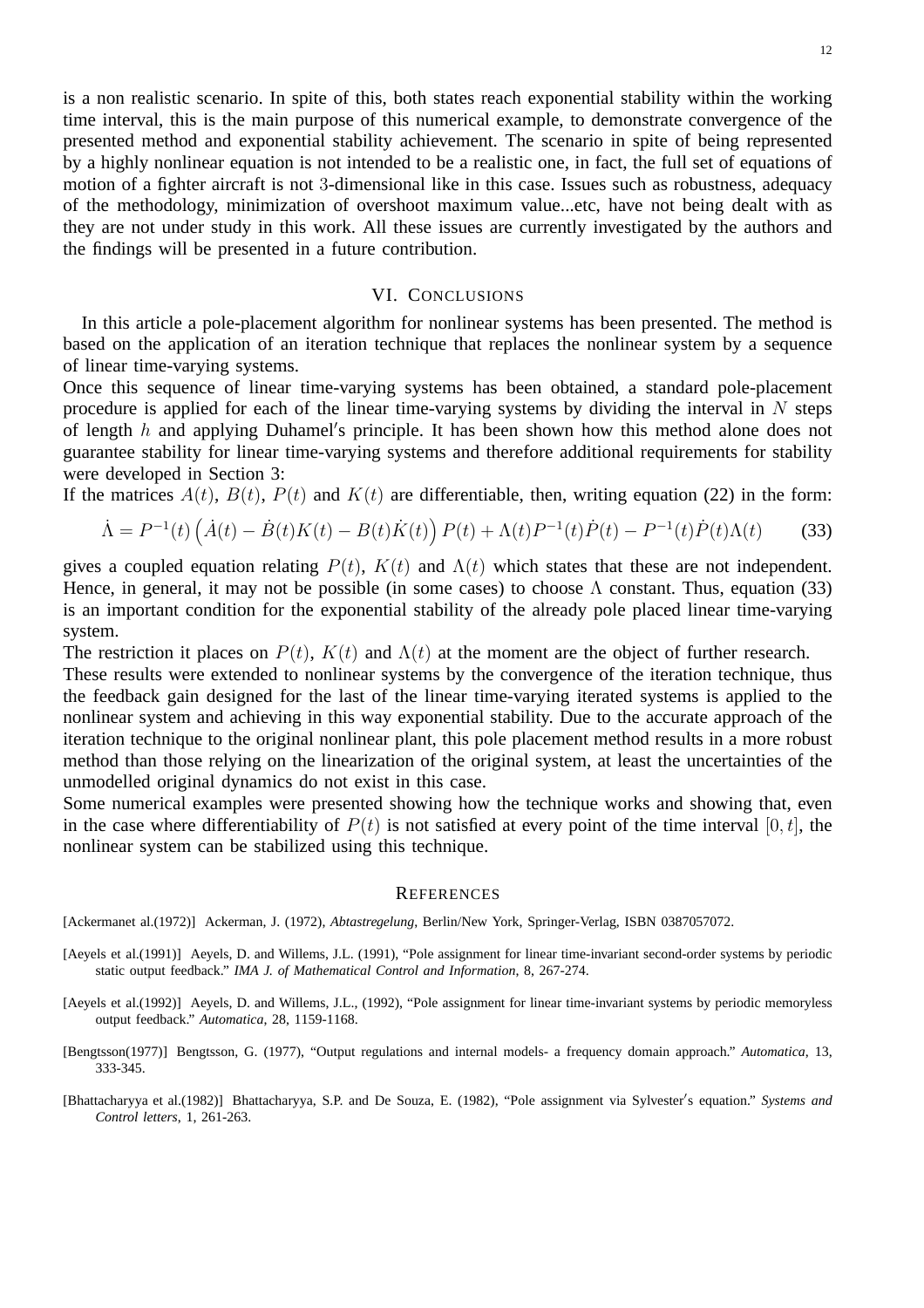- [Choi(1995)] Choi, J. W., Lee, L. G., Kim, Y. and Kang, T. (1995), "Design of an effective controller via disturbance accomodating left eigenstructure assingment." *AIAA Journal of Guidance, Control and Dynamics*, 18, 347-354.
- [Choi(1996)] Choi, J. W., Lee, L. G., Suzuki, H. and Suzuki, T. (1996), "Comments on Matrix Method of Eigenstructure Assignment: The multi-input Case with application." *AIAA Journal of Guidance, Control and Dynamics*, 19, 983.
- [Choi(1998)] Choi, J.W. (1998), "Left eigenstructure assignment via the Sylvester equation." *KSME International Journal*, 12, 1034-1040.
- [Chow(1990)] Chow, J.H. (1990), "A Pole-Placement Design Approach for Systems with Multiple Operating Conditions." *IEEE Transactions on Automatic Control*, 35(3), 278-288.
- [Francis et al.(1976)] Francis, B. A. and Wonham, W. M. (1976), "The internal model principle of control theory." *Automatica*, 12, 457-465.
- [Greschak et al.(1990)] Greschak, J. P. and Verghese, G.C. (1990), "Periodically varying compensation of time-invariant systems." *Syst. Control Lett*., 2, 88-93.
- [Isidori(1989)] Isidori, A. (1989), Springer-Verlag, London., "Nonlinear Control Systems: An introduction."
- [Kailath(1980)] Kailath, T. (1980), "Linear Systems." *IEEE Trans. Autom. Control.*, XXI, 682, Prentice Hall, 12, Englewood Cliffs.
- [Kautsky et al.(1985)] Kautsky, J., Nichols N. K. and Van Doren P. (1985), "Robust pole assignment in linear state feedback." *Int. J. Control*, 41, 1129-1155.
- [Kazantzis et al.(2000)] Kazantzis, N. and Costas, K. (2000), "Singular PDEs and the single step formulation of feedback linearization with pole placement." *Systems and Control letters*, 39, 115–122.
- [Luenberger(1967)] Luenberger, D. G. (1967), "Canonical forms for linear multivariable systems." *IEEE Trans. Autom. Control*, 12, 290-292.
- [Miminis(1982)] Miminis, G.S. and Paige, C.C. (1982), "An algorithm for pole assigment of time invariant linear systems." Int. J. Control, 45(5), 341-354.
- [Navarro-Hernandez et al.(2003)] Navarro-Hernandez, C. , Banks, S.P, and Aldeen, M. (2003). "Observer Design for Nonlinear Systems using Linear Approximations." *IMA J. Math. Cont Inf* 20(3), 359-370. doi:10.1093/imamci/20.3.359
- [Petkov et al.(1985)] Petkov, P.H. and Christov, N. D. and Konstantinov, M. M. (1985), "Computational algorithms for linear control systems: a brief review." *Int. J. Syst. Sci.*, 16, 465-477.
- [Silverman(1966)] Silverman, L. M. (1966), "Transformation of time-variable systems to canonical (phase-variable) form." *IEEE Trans. Autom. Control*, 11, 300-303.
- [Sontag(1998)] Sontang, E. (1998), Springer-Verlag, New York., "Mathematical Control Theory: Deterministic Finite Dimensional Systems."  $2^{nd}$  Ed.,
- [Tayfun Cimen et al.(2004)] Tayfun Cimen and Stephen P. Banks, (2004)."Nonlinear optimal tracking control with application to super-tankers for autopilot design." *Automatica*, 40, (11), 1845-1863.
- [Tomas-Rodriguez et al.(2003)] Tomas-Rodriguez M. and Banks S.P., (2003). "Linear Approximations to Nonlinear Dynamical Systems with Applications to Stability and Spectral Theory." *IMA J. Math. Cont Inf.*, 20, 89-104.
- [Tomas-Rodriguez et al.(2005)] Tomas-Rodriguez M., Navarro Hernandez C. and Banks S.P., (2005). "Parametric Approach to Optimal Nonlinear Control Problem using Orthogonal Expansions." *In proceedings of 16th IFAC World Congress*, 16, 747, Prague, July 2005, Cz.
- [Tomas-Rodriguez et al.(2010)] Tomas-Rodriguez M. and Banks S.P., (2010). "Linear, Time-varying Approximations to Nonlinear Dynamical Systems with Applications in Control and Optimization." *Lecture Notes in Control and Information Sciences*, Vol. 400, XII, 298 p.
- [Tuel(1967)] Tuel, W. G. (1967) , "On the transformation to (phase-variable) canonical form." *IEEE Trans. Autom. Control*, 12, 607.
- [Varga(1981)] Varga, A. (1981), "A Schur method for pole assignment." *IEEE Trans. Autom. Control*, 26, 517-519.

[Valasek et al.(1995)] Valasek, M. and Olgac N. (1995), "Efficient eigenvalue assignments for general Linear MIMO systems."